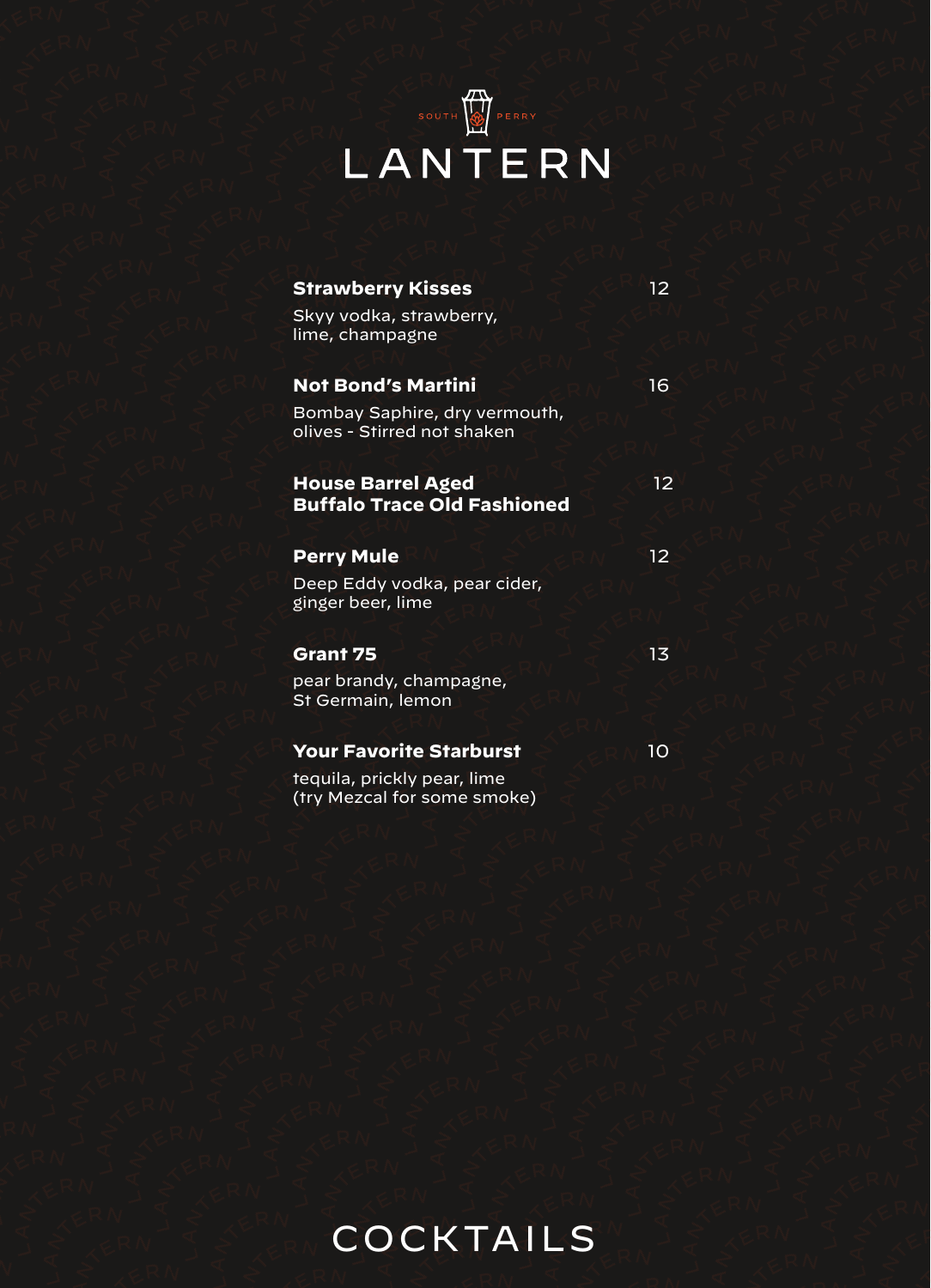

### GLASS

| <b>House Bubbles</b>                                                         | 6/g<br>30/b   |
|------------------------------------------------------------------------------|---------------|
| <b>Brown Heritage</b><br>Chardonnay<br><b>OR 2018</b>                        | 9/g           |
| <b>Napa Cellars</b><br><b>Oaked Chardonnay</b><br><b>Napa Valley CA 2018</b> | 13/g<br>50/b  |
| <b>King Estate Chardonnay</b><br><b>Willamette Valley 2018</b>               | 7/g<br>24/b   |
| <b>Seven Hills Rose</b><br>Walla Walla WA 2019                               | 11/g<br>42/ b |

| <b>Townshend Pinot Gris</b>                  | 8/g  |
|----------------------------------------------|------|
| <b>WA 2020</b>                               | 30/b |
| <b>Townshend Sauvignon</b>                   | 8/g  |
| <b>Blanc WA</b>                              | 30/b |
| <b>Chateau St. Michelle</b>                  | 8/g  |
| <b>Sauvignon Blanc 2018</b>                  | 30/b |
| <b>Maddalena Cabernet</b>                    | 8/g  |
| <b>Sauvignon 2018</b>                        | 30/b |
| <b>Barili Cellars</b><br><b>Red Blend WA</b> | 9/g  |
|                                              |      |

**Townshend T3 Red Blend** 10 / g

#### BOTTLE

| <b>Trevari Blanc de Blanc</b><br><b>Sparkling WA</b> | 30/b | <b>Seven Hills Cabernet</b><br><b>Sauvignon WA 2015</b>                              | 50/b |
|------------------------------------------------------|------|--------------------------------------------------------------------------------------|------|
| <b>Trevari Blanc de Noir</b><br><b>Sparkling WA</b>  | 35/b | <b>Alexander Valley Organic</b><br><b>Cabernet Sauvignon</b><br><b>CA 2015</b>       | 50/b |
| <b>Trevari Rose</b><br><b>Sparkling WA</b>           | 40/b | <b>Rodney Strong Pinot</b><br><b>Noir Russian River</b><br><b>Sonoma County 2018</b> | 36/b |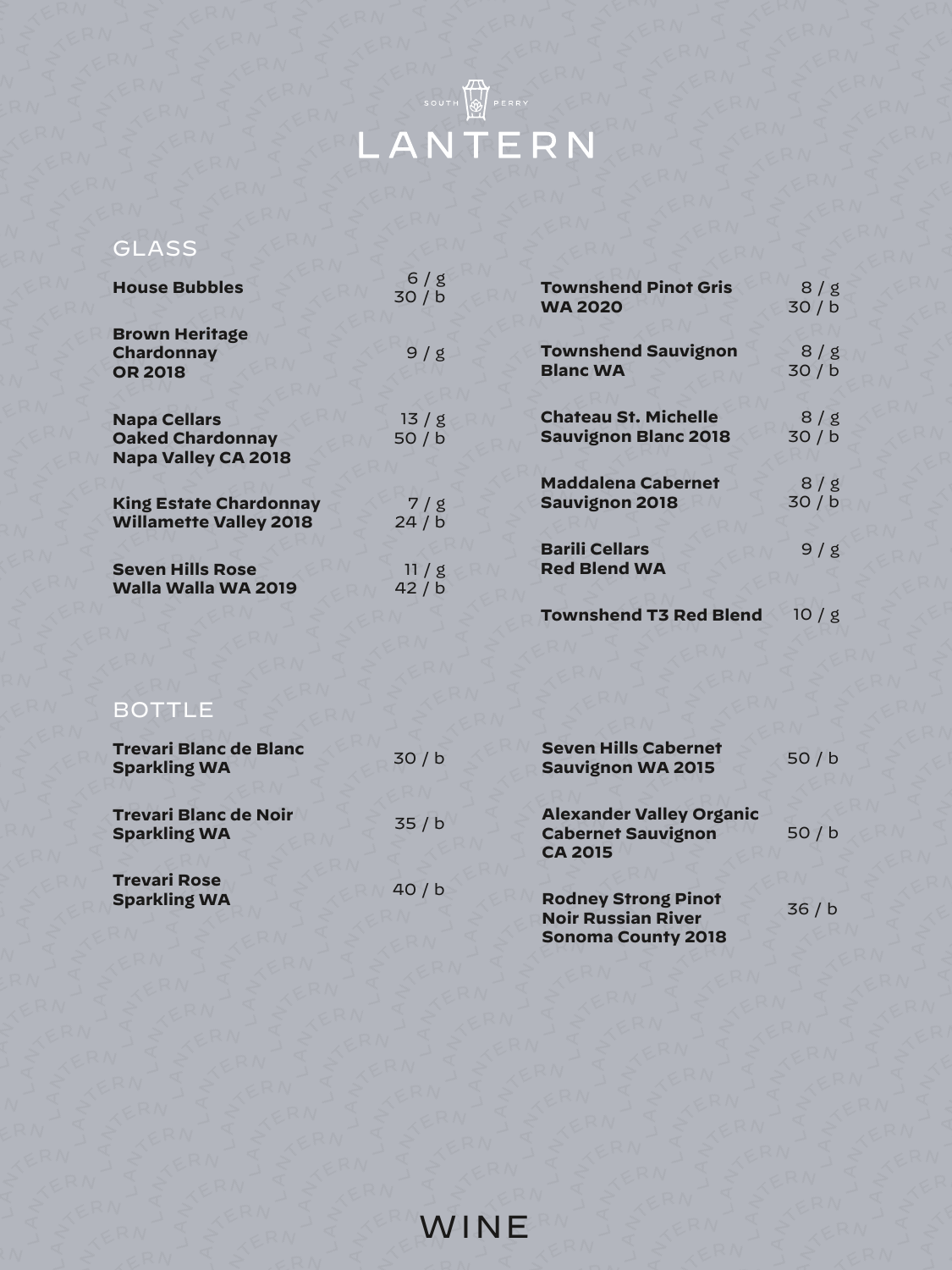# EANTERN

| <b>SHAREABLES</b>                                | <b>Philly Eggroll</b><br>shaved beef, caramelized peppers                                                                                                            | 15 | <b>Charcuterie</b><br>chef curated meats, cheeses, pickles,                                                                                       | 18   |
|--------------------------------------------------|----------------------------------------------------------------------------------------------------------------------------------------------------------------------|----|---------------------------------------------------------------------------------------------------------------------------------------------------|------|
| <b>WING</b>                                      | and onions, American cheese                                                                                                                                          |    | compote, fresh berries, and toasted crostini                                                                                                      |      |
| <b>FLAVORS</b>                                   | <b>Wings GF</b>                                                                                                                                                      | 18 | <b>Smoked Pork Belly Tapas GF 14</b>                                                                                                              |      |
| • Sesame Orange Mustard<br>$\cdot$ BBQ           | chicken wings with your choice<br>of flavor                                                                                                                          |    | hickory smoked pork belly, pico de gallo, spicy<br>avocado crema, corn tortilla chips                                                             |      |
| • Gochujang Sweet Chili                          | Not Wings ve                                                                                                                                                         | 14 | <b>Poutine</b>                                                                                                                                    | 14   |
| • Buffalo<br>• Dry Rub                           | fried cauliflower and romanesco<br>with your choice of flavor                                                                                                        |    | crispy fries, braise gravy, cheddar cheese<br>curds, green onion                                                                                  |      |
| <b>SALADS</b>                                    | <b>Romaine Panzanella</b>                                                                                                                                            | 14 | Caesar v                                                                                                                                          | 13   |
|                                                  | crisp romaine, fresh mozzarella, heirloom<br>cherry tomatoes, croutons, balsamic glaze,<br>and lemon infused olive oil.                                              |    | crisp romaine, parmesan, croutons,<br>classic Caesar dressing<br><b>Add Chicken</b>                                                               | $+3$ |
|                                                  | Cobb <sub>GF</sub>                                                                                                                                                   | 15 | <b>Tropical Tuna GF</b>                                                                                                                           | 20   |
|                                                  | wedge salad, chicken, avocado, bacon,<br>blue cheese                                                                                                                 |    | sesame seared ahi tuna, spring quinoa<br>salad, apple pico                                                                                        |      |
| <b>HANDHELDS</b>                                 | <b>Duck Dip</b>                                                                                                                                                      | 18 | <b>Burger</b>                                                                                                                                     | 16   |
| • Comes with a side of fries<br>or a house salad | roasted duck breast, duckarrones,<br>smoked gouda, slow roasted tomatoes.<br>Served with duck jus.                                                                   |    | two beef patties, bacon jam, garlic aioli,<br>lettuce, tomato, onion.<br>Choice of cheese: American, smoked gouda,<br>white cheddar, dill havarti |      |
| • Gluten-free buns available<br>upon request     | <b>Pesto Chicken Burger</b>                                                                                                                                          | 16 |                                                                                                                                                   | 14   |
| • Vegan cheese available<br>upon request         | grilled chicken breast, arugula, seared<br>tomato, crispy fried onions, and pesto aioli.<br>Choice of cheese: American, smoked gouda,<br>white cheddar, dill havarti |    | Notta Burger vs<br>a garbanzo-based vegan burger patty with<br>curried vegan mayo, lettuce, tomato and<br>onion. Add cheese or keep it vegan.     |      |
|                                                  | PLT                                                                                                                                                                  | 15 | Choice of cheese: American, smoked gouda,<br>white cheddar, dill havarti                                                                          |      |
|                                                  | prosciutto, lettuce, tomato, on<br>garlic toast                                                                                                                      |    |                                                                                                                                                   |      |
| <b>MAINS</b>                                     | <b>Fish + Chips</b>                                                                                                                                                  | 16 | Vegan Curry GF + VG                                                                                                                               | 15   |
|                                                  | beer-battered cod fillets, fries                                                                                                                                     |    | jasmine rice, roasted cauliflower,                                                                                                                |      |
|                                                  | <b>Bulgogi Lettuce Wraps GF</b>                                                                                                                                      | 15 | romanesco, slow roasted tomatoes<br>and red curry sauce                                                                                           |      |
|                                                  | your choice of chili spiced beef, or                                                                                                                                 |    | Korean Ramen                                                                                                                                      | 16   |
|                                                  | Korean BBQ pork belly, jasmine rice,<br>kimchi, butter lettuce                                                                                                       |    | black pepper beef, kimchi,<br>soft boiled egg*, green onions, shiitake<br>mushrooms                                                               |      |
| <b>KIDS</b>                                      | <b>Grilled Cheese</b>                                                                                                                                                | 6  | Cheeseburger                                                                                                                                      | 8    |
|                                                  | rustic sourdough, American cheese                                                                                                                                    |    | kids sized burger, American Cheese                                                                                                                |      |
| <b>SIDES</b>                                     | <b>Chicken Strips</b>                                                                                                                                                | 7  | Fruit Plate GF+V                                                                                                                                  | 7    |
| • Fruit<br>• Fries                               | classic basket of chicken strips                                                                                                                                     |    | fresh fruit, seasonal berries, yogurt dip                                                                                                         |      |
|                                                  |                                                                                                                                                                      |    |                                                                                                                                                   |      |

**GF**<br>Gluten Free Vegan Vegetarian

**GF** V V **Consuming raw or under cooked meats, poultry, seafood, Consuming raw or under cooked meats, poultry, seafood, Cuten Free Vegan Vegetarian** 

 $\textcircled{3}$   $\textcircled{4}$  @southperrylantern | lanternspokane.com @southperrylantern | lanternspokane.com

### MAIN + SHAREABLES